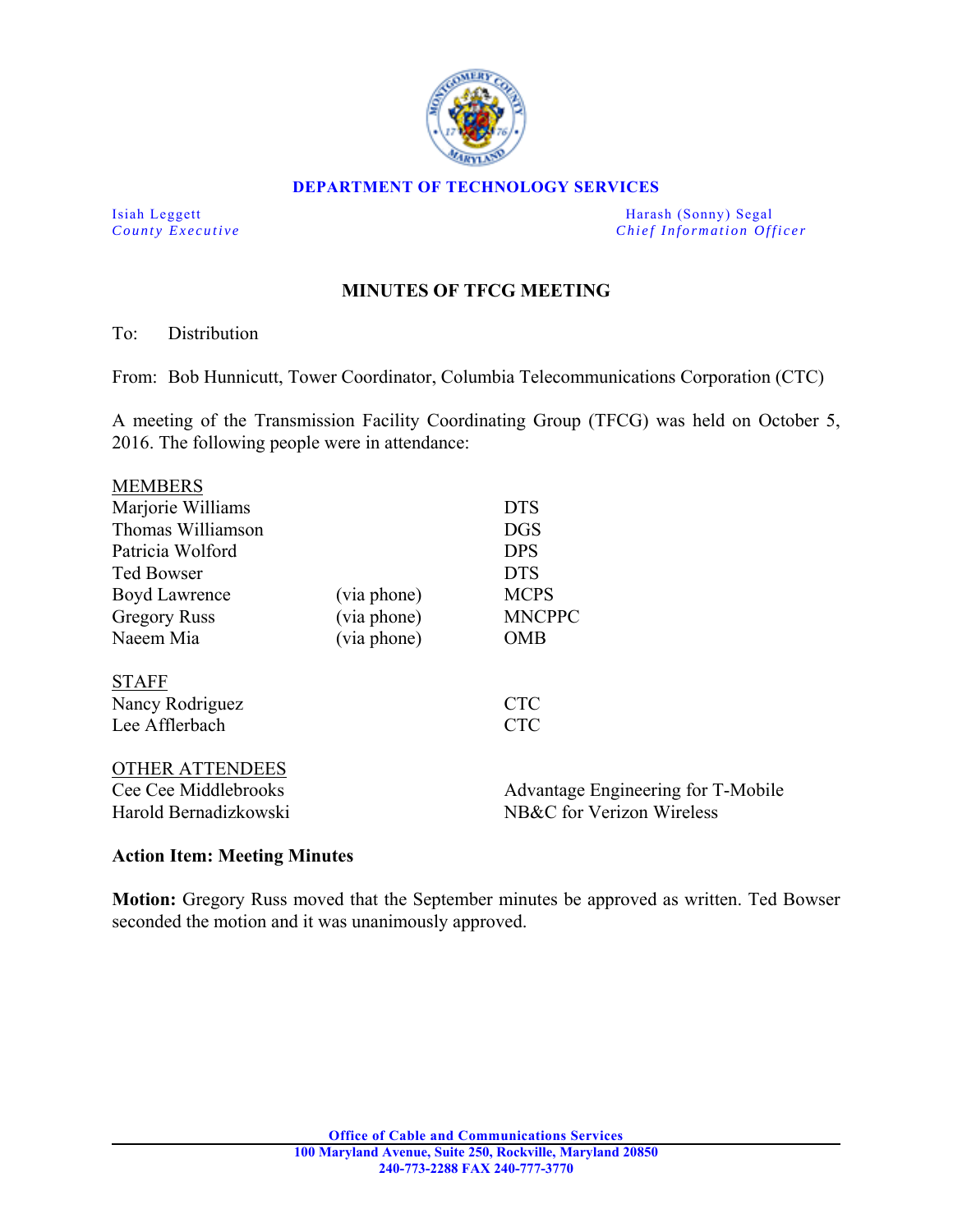Minutes of TFCG Meeting Held October 5, 2016 Page 2 of 6

### **Action Item: Consent Agenda**

1. *Application number*: 201609-34 *Type*: Minor Modification *Received*: 11 August 2016 *Applicant*: AT&T *Site Name/Location*: Pyle Property / 211 Ednor Road, Silver Spring *Zoning Standard*: RE-2, Limited Use *Property Owner*: Helen Pyle *Description*: Replace three antennas with three 96"-high panel antennas, and add three RRHs at the  $153$ ' level on a  $162$ '-high monopole. *Tower Coordinator Recommendation*: Recommended

2. *Application number*: 201610-01 *Type*: Minor Modification *Received*: 25 August 2016 *Applicant*: AT&T

*Site Name/Location*: Benmar Property / 23000 Whites Ferry Road, Dickerson *Zoning Standard*: AR, Limited Use *Property Owner*: Montgomery Mule LLC *Description*: Replace three antennas with three 96"-high panel antennas, and add three RRHs at the 227' level on a 230'-high self-support tower. *Tower Coordinator Recommendation*: Recommended

3. *Application number*: 201610-02 *Type*: Minor Modification *Received*: 25 August 2016 *Applicant*: AT&T

*Site Name/Location*: Shumaker Property / 16700 Barnesville Road, Barnesville *Zoning Standard*: RDT, Limited Use *Property Owner*: Kenneth Shumaker *Description*: Replace three antennas with three 96"-high panel antennas, and add three RRHs at the 455' level on a 480'-high tower.

*Tower Coordinator Recommendation*: Recommended

4. *Application number*: 201610-03 *Type*: Minor Modification *Received*: 25 August 2016 *Applicant*: AT&T

*Site Name/Location*: Classic Residence / 8100 Connecticut Avenue, Chevy Chase *Zoning Standard*: R-10, Limited Use *Property Owner*: SNH CCMD Properties, LLC *Description*: Replace three antennas with three 96"-high panel antennas, and add six RRHs at the  $141'$ ,  $149'$ , and  $152'$  levels on a  $172'$ -high condominium. *Tower Coordinator Recommendation*: Recommended

5. *Application number*: 201610-05 *Type*: Minor Modification *Received*: 01 September 2016 *Applicant*: American Tower Corp.

*Site Name/Location*: Haights Branch Tower / 6300 Damascus Road, Gaithersburg *Zoning Standard*: AR, Limited Use *Property Owner*: Douglas E. & Robin L. Lechlider *Description*: Install a new backup power generator in the extended equipment compound on the ground adjacent to the tower.

*Tower Coordinator Recommendation*: Recommended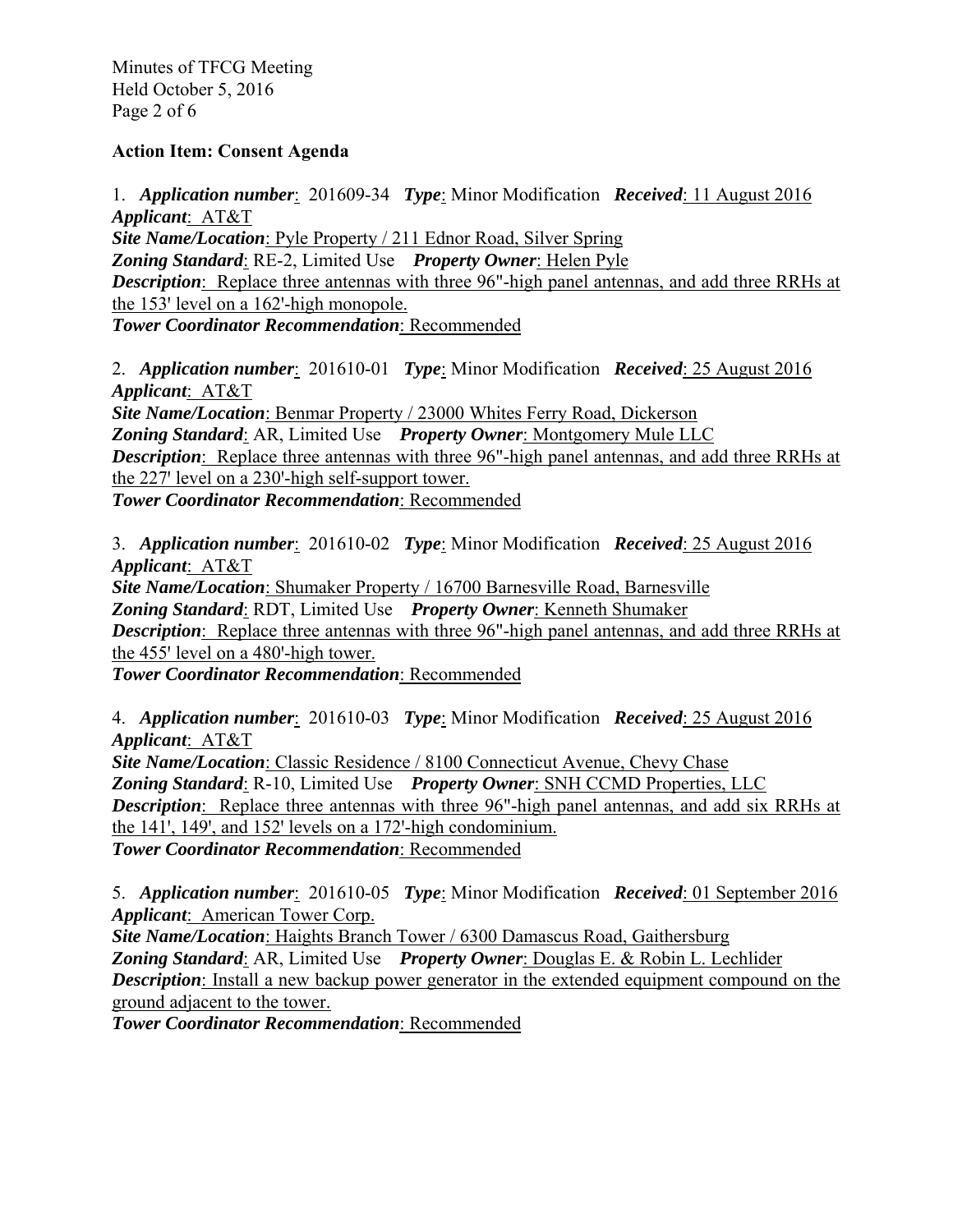Minutes of TFCG Meeting Held October 5, 2016 Page 3 of 6

6. *Application number*: 201610-59 *Type*: Minor Modification *Received*: 07 September 2016 *Applicant*: Verizon Wireless

*Site Name/Location*: WDCA Tower / 5202 River Road, Bethesda *Zoning Standard*: H-5.0, Limited Use *Property Owner*: Pinnacle Towers, Inc. **Description**: Replace twelve panel antennas, six 96"-high and six 72"-high, at the 126' level on a 745'-high tower.

*Tower Coordinator Recommendation*: Recommended

7. *Application number*: 201610-60 *Type*: Minor Modification *Received*: 09 September 2016 *Applicant*: AT&T

*Site Name/Location*: Pavilion Apartments / 5901 Montrose Road, Rockville

*Zoning Standard*: C-1.5, Limited Use *Property Owner*: Monterey North Bethesda LLC *Description*: Replace three antennas with three 72"-high panel antennas, and add six RRHs at the  $158'$  level on a  $132'$ -high apartment building.

*Tower Coordinator Recommendation*: Recommended

8. *Application number*: 201610-61 *Type*: Minor Modification *Received*: 09 September 2016 *Applicant*: AT&T

*Site Name/Location*: World Building Tower / 8121 Georgia Avenue, Silver Spring *Zoning Standard*: CBD-2, Limited Use *Property Owner*: The World Building *Description*: Replace three antennas with six panel antennas, three 96"-high and three 72"-high, and add nine RRHs at the 148' level on a tower atop a 117'-high office building. *Tower Coordinator Recommendation*: Recommended

9. *Application number*: 201610-62 *Type*: Minor Modification *Received*: 02 September 2016 *Applicant*: AT&T

**Site Name/Location:** Summit Hills Apartments / 8484 16<sup>th</sup> Street, Silver Spring *Zoning Standard*: R-10, Limited Use *Property Owner*: Southern Management Corp. *Description*: Replace three antennas with three 96"-high panel antennas, and add six RRHs at the  $110$ <sup>'</sup>,  $111$ <sup>'</sup>, and  $116$ <sup>'</sup> levels atop a 90'-high apartment building. *Tower Coordinator Recommendation*: Recommended

10. *Application number*: 201610-65 *Type*: Minor Modification *Received*: 02 September 2016 *Applicant*: AT&T

*Site Name/Location: Public Storage Prosperity / 12355 Prosperity Drive, Silver Spring Zoning Standard*: I-1, Limited Use *Property Owner*: Public Storage P&D LP **Description**: Add three 96"-high panel antennas and six RRHs at the 116' level on a 140'-high monopole.

*Tower Coordinator Recommendation*: Recommended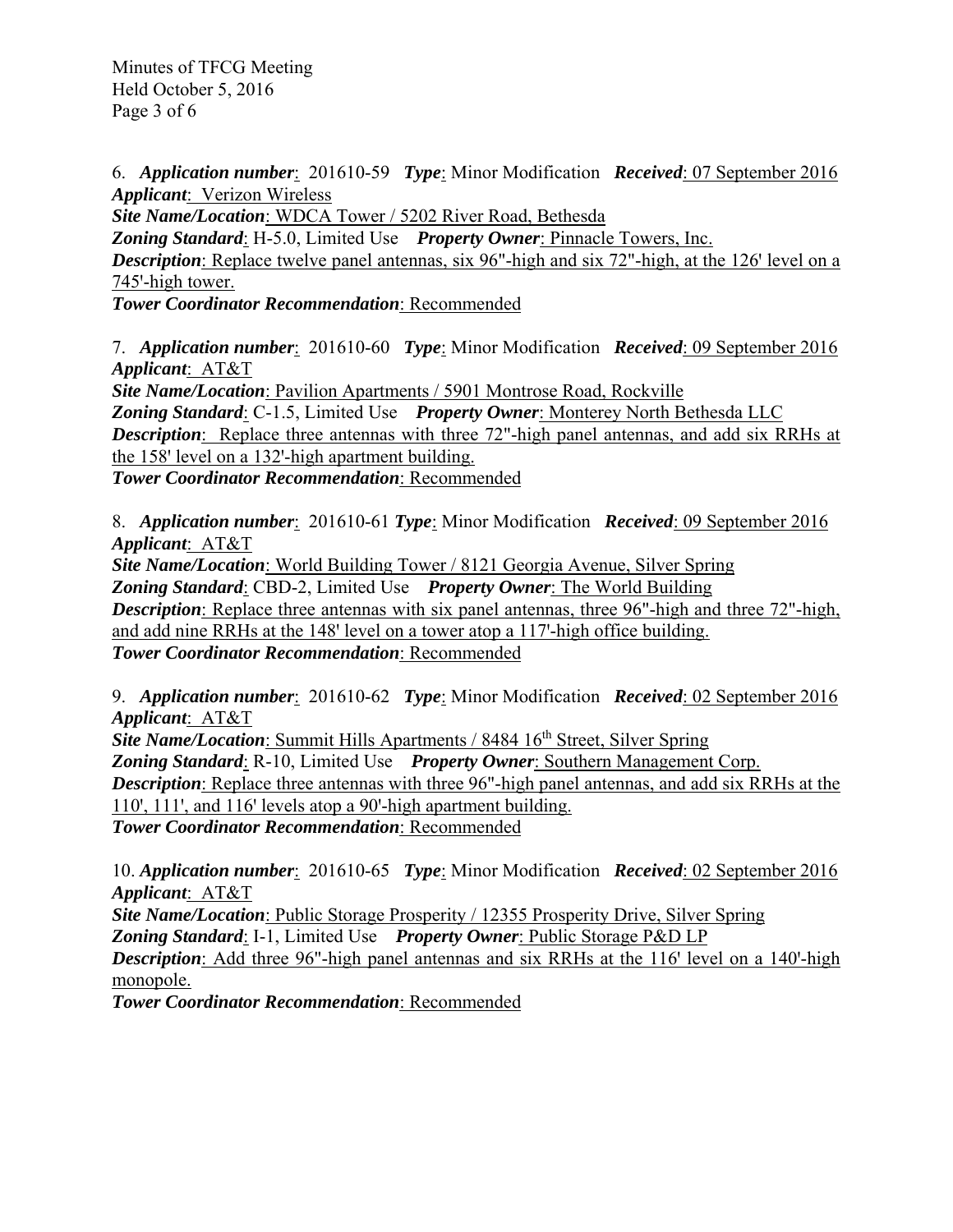Minutes of TFCG Meeting Held October 5, 2016 Page 4 of 6

11. *Application number*: 201610-66 *Type*: Minor Modification *Received*: 01 September 2016 *Applicant*: American Tower Corp.

*Site Name/Location*: Weitzer Property / 14705 Sugarland Road, Poolesville *Zoning Standard*: RDT, Limited Use *Property Owner*: David Weitzer *Description*: Install a new backup power generator in the existing equipment compound on the ground adjacent to the monopole.

*Tower Coordinator Recommendation*: Recommended

12. *Application number*: 201610-67 *Type*: Minor Modification *Received*: 01 September 2016 *Applicant*: American Tower Corp.

*Site Name/Location*: Gymkhana Club / 14100 River Road, Potomac

*Zoning Standard*: RE-2, Limited Use *Property Owner*: River Road Development Inc.

*Description*: Install a new backup power generator in the existing equipment compound on the ground adjacent to the monopole.

*Tower Coordinator Recommendation*: Recommended

**Motion:** Ted Bowser moved that all items on the Consent Agenda be recommended. Naeem Mia seconded the motion and it was unanimously approved.

# **Regular Agenda**

13. *Application number*: 201610-57 *Type*: Colocation *Received*: 09 September 2016 *Applicant*: T-Mobile

*Site Name/Location*: Blair High School / 51 University Boulevard East, Silver Spring *Zoning Standard*: R-60, Limited Use *Property Owner*: M-NCPPC

*Description*: Attach up to six panel antennas, three 57"-high and three 93"-high, and one 2'-wide dish antenna at the  $124'$  level on a  $128'$ -high monopole.

**Tower Coordinator Recommendation**: Conditioned on the applicant providing written approval from M-NCPPC that they approve of the attachment at the time of permitting.

## **Discussion:**

Nancy Rodriguez reported that T-Mobile is collocating on a monopole on M-NCPPC property, adjacent to Blair high school. Michelle Grace with M-NCPPC could not attend the meeting today but provided a list of her concerns or questions regarding this application.

The application reviewed by the TFCG indicates six panel antennas will be installed on the monopole but the application submitted to M-NCPPC indicates nine panel antennas will be installed. Cee Cee Middlebrooks representing T-Mobile said she has been in contact with Michelle Grace and confirmed with her that six antennas will be installed. Ms. Middlebrooks said she will revise the application with M-NCPPC.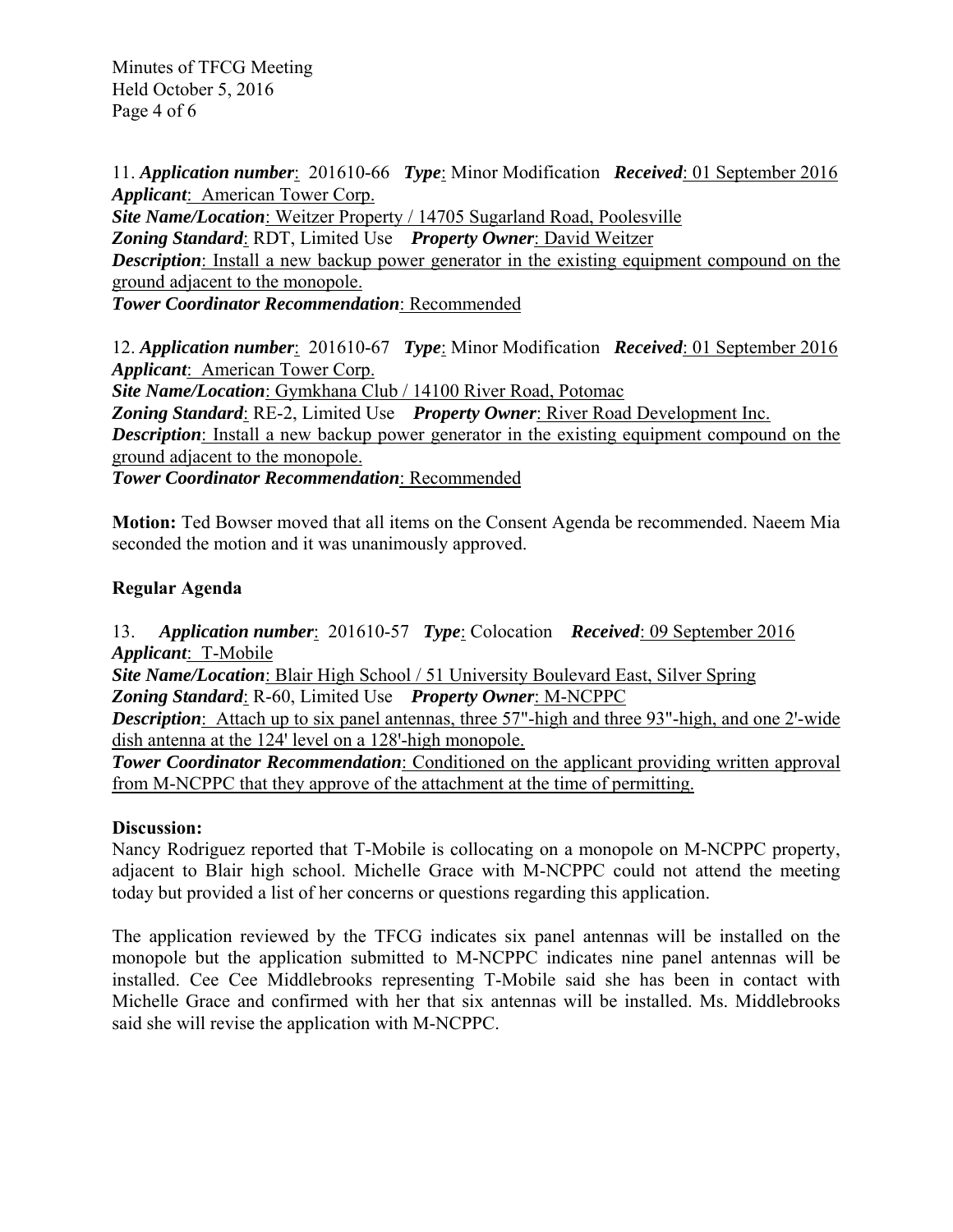Minutes of TFCG Meeting Held October 5, 2016 Page 5 of 6

Ms. Rodriguez also noted that Michelle Grace expressed concern over the limited amount of available ground space surrounding the monopole. Ms. Grace is uncertain if the ground space can accommodate T-Mobile and two additional carriers.

Ms. Rodriguez added that it is our understanding that the County Public Safety Radio Project plans to replace the monopole with a taller structure and collocate their antennas. The State has also expressed interest in collocating on the replacement monopole. Ms. Rodriguez noted that T-Mobile is aware of the County's intentions with the monopole but is interested in moving forward with the installation and will move the antennas to a cell on wheels (COW) while the monopole is being replaced. Ms. Middlebrook added that she been in contact with Judy Miller, the project manager for the County's radio project, and the two will be performing a site visit soon to discuss next steps.

Ms. Rodriguez noted that the application is conditioned on the applicant providing written approval from M-NCPPC that they approve of the attachment at the time of permitting.

**Motion:** Ted Bowser moved that the application be recommended. Patricia Wolford seconded the motion and it was approved with Gregory Russ abstaining.

14. *Application number*: 201610-63 *Type*: Colocation *Received*: 14 September 2016 *Applicant*: AT&T *Site Name/Location*: Shady Grove Medical Center / 9850 Key West Avenue, Rockville *Zoning Standard*: CR-1.0, C-0.5, R-1.0, H-1.5, Limited Use *Property Owner*: HSRE-Capmed Shady Grove Medical Village LLC

*Description*: Attach nine panel antennas, three 73"-high, three 72"-high, and three 55"-high, at the 59' level atop a 54'-high office building.

*Tower Coordinator Recommendation*: Recommended

**Discussion:** Ms. Rodriguez summarized the application nothing that the applicant indicated the antennas are needed to improve coverage to the surrounding area. T-Mobile also has antennas attached to this building and equipment cabinets will be added to the roof.

**Motion:** Thomas Williamson moved that the application be recommended. Ted Bowser seconded the motion and it was unanimously approved.

# 15. *Application number*: 201610-64 *Type*: Colocation *Received*: 09 September 2016 *Applicant*: T-Mobile

*Site Name/Location*: White Flint Professional Building / 11119 Rockville Pike, Kensington *Zoning Standard*: EOF-3.0 H-100, Limited Use *Property Owner*: Rockville Pike Partnership **Description**: Attach six panel antennas, three 57"-high and three 93"-high, and one 2'-wide dish antenna at the 70' level atop a 62'-high office building.

*Tower Coordinator Recommendation*: Recommended